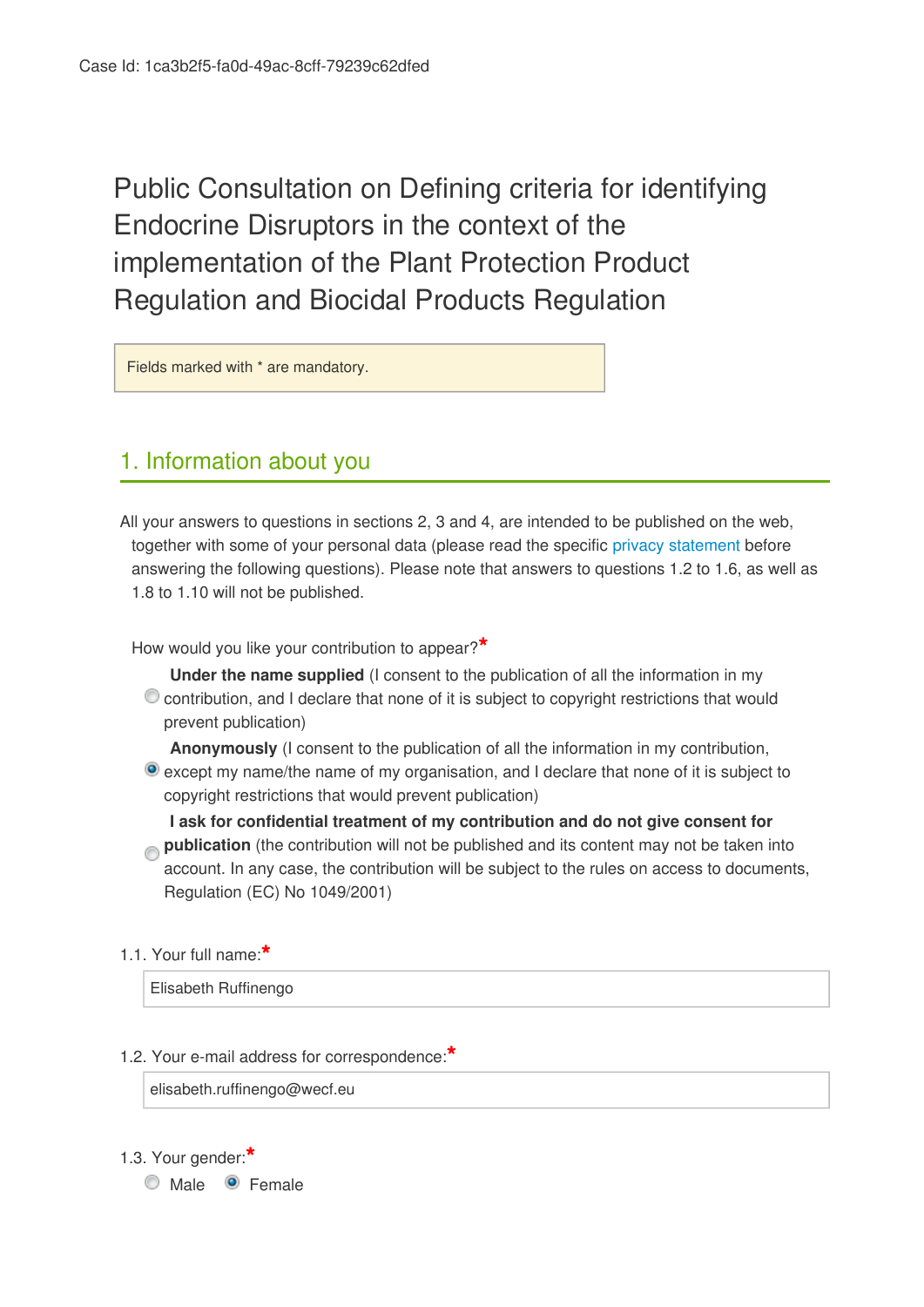1.4. Your age:**\***

 $\circ$  15-24  $\circ$  25-39  $\circ$  40-54  $\circ$  55-64  $\circ$  65+

- 1.5. Your level of education (highest degree obtained):**\***
	- **Primary school**
	- Secondary school
	- Technical college or similar
	- **O** University
	- **Post/-University**
	- Still in full time education
- 1.6. Your occupation:**\***
	- a. Self-employed
	- $\bullet$  b. Employee
	- c. Not in formal working arrangement
	- $\bullet$  d. Other
- 1.6.b. If employee, please specify:**\***
	- Professional (employed doctor, lawyer, accountant, architect)
	- General management, director or top management
	- $\bullet$  Middle management
	- Civil servant
	- O Office clerk
	- Other employee (salesman, nurse, etc...)
	- Manual worker
	- O Other
- 1.7. I'm replying as a(n):**\***
	- a. Individual/citizen/consumer
	- b. On behalf of an organization
- 1.7.b.1. If responding on behalf of a(n) organisation/association/authority/company/body, please

provide the name:**\***

WECF (Women in Europe for a Common Future)

1.7.b.2. Is your organisation listed in the EU transparency register?**\***

- a. Yes
- $\circ$  h No.
- c. Do not know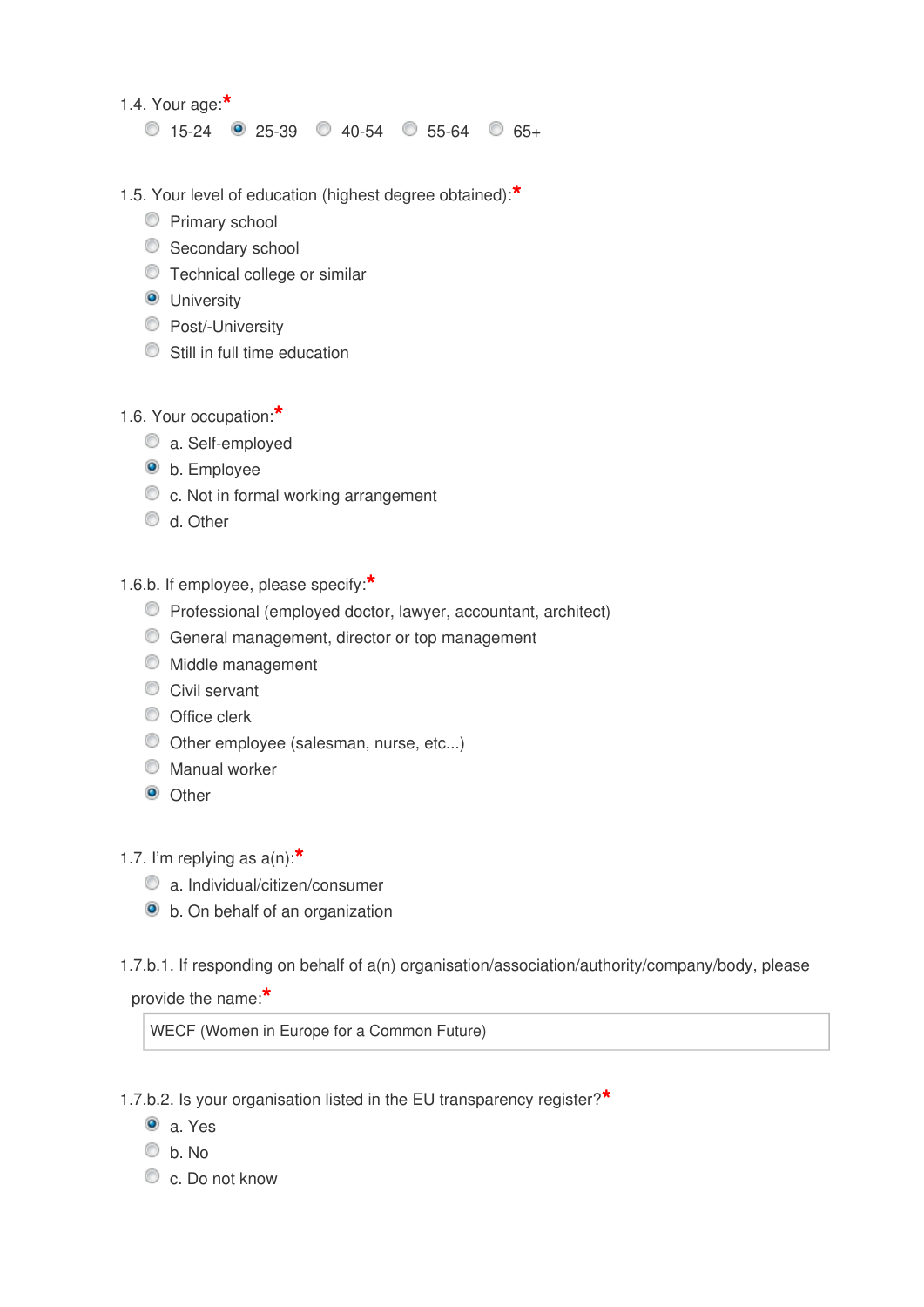#### 1.7.b.2.a. Please specify identification number *(optional)*:

27402534747-67

- 1.7.b. Please specify the organisation you represent:**\***
	- $\bullet$  i. Public authority
	- ii. Academic/Research institution
	- $\bullet$  iii. Hospital / Health institution
	- $\bullet$  iv. Private company
	- v. Agricultural producers (farmers)
	- vi. Consumer / Non-Governmental Organisation
	- $\bullet$  vii. Industrial or trade association
	- wiii. Other

1.7.b.vi(1). If consumer/non-governmental organisation, please specify members:**\***

- **O** International
- National
- $\circ$ local

1.7.b.vi(2). If consumer/non-governmental organisation, please specify actions:**\***

- **Environmental concerns**
- Consumer concerns
- Worker concerns
- Human rights concerns
- <sup>O</sup> Other

1.7.b.vi(2): If other, please specify.**\***

environmental health and healthy environment

#### 1.8. Your location:**\***

| DE - Germany |  |  |
|--------------|--|--|
|--------------|--|--|

1.9. Would you say you live in a ...?**\***

| Metropolitan |
|--------------|
| zone         |

Other town/urban centre

Rural zone

Do not want to answer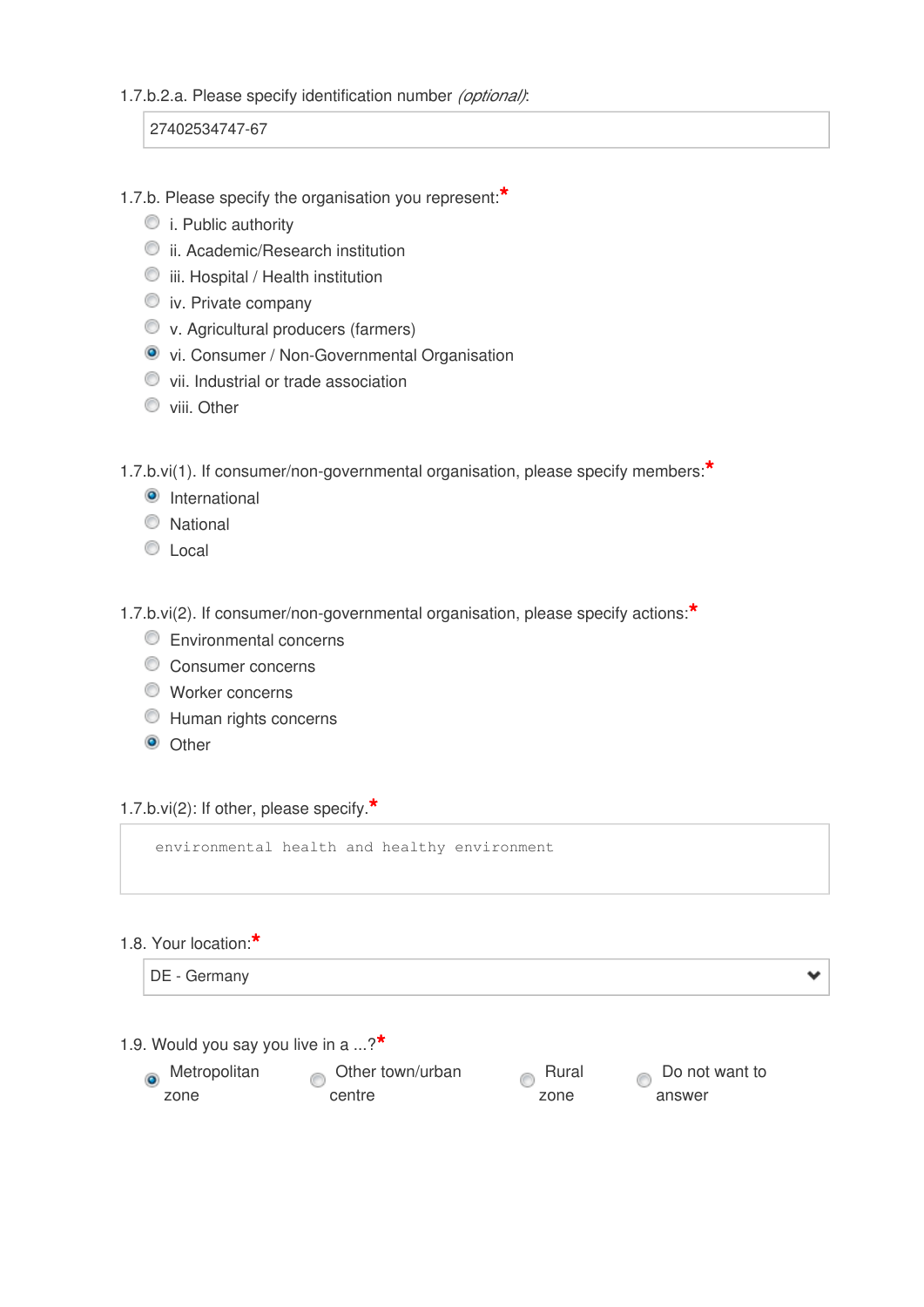1.10. Were you or your organisation involved in scientific issues in relation to endocrine disrupting

chemicals in the last 3 years and in which way? *(more than one answer possible)***\***

- Direct experimental scientific research
- Review of scientific research
- **Use of scientific research for safety assessments**
- Use of scientific research for regulatory purposes
- **Z** Lobbying
- **V** Other
- Not involved

If other, please specify.**\***

use of scientific information on EDCs for awareness raising activities in the general public and the media

1.11. Were you or your organization directly involved in/affected by the EU legislation mentioned

below in the past 3 years? *(more than one answer possible)***\***

- Classification and Labelling (Regulation 1272/2008)
- REACH (Regulation 1907/2006)
- **Plant Protection Products (Regulation 1107/2009)**
- Biocides (Regulation 528/2012)
- Water Framework Directive (2000/60/EC)
- Cosmetics (Regulation 1223/2009)
- Chemicals Agents Directive (98/24/EC)
- **V** Other
- **Not involved**

If other, please specify.**\***

Toys safety directive

1.12. In what context have you been made aware of the discussions about endocrine disrupting

chemicals?**\***

- $\bullet$  Media for the general public
- Scientific publications
- As part of my profession
- **Schools, universities, etc.**

# 2. Options for criteria for determination of endocrine disrupting properties

The roadmap defines 4 different options for the establishment of criteria for determination of endocrine disrupting properties.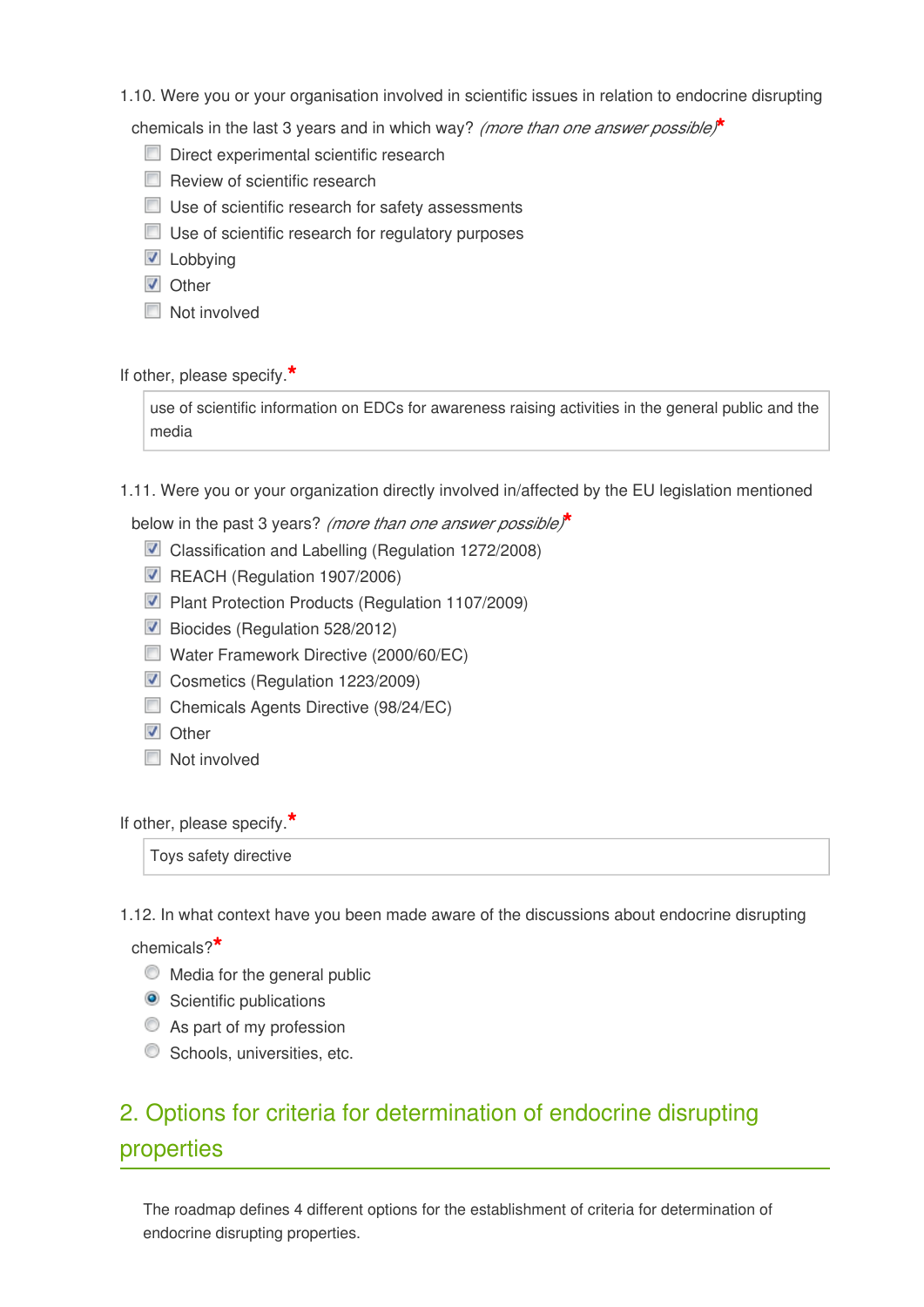## **2.1. Questions regarding option 1** *(No policy change (baseline). The interim criteria set in the plant protection products and biocidal products regulations continue to apply. No other criteria are specified).*

2.1.1. Have you conducted or are you aware of an assessment of substances which would be

identified as endocrine disruptors according to option 1?**\***

- <sup>O</sup> Yes
- © No

#### If yes, please describe the methodology(ies):**\***

#### *4,000 character(s) maximum*

WECF is aware of the following study from the Swedish Chemical Inspectorate (KEMI). In 2008 KEMI conducted an assessment, called "Interpretation in Sweden of the impact of the "cut-off" criteria adopted in the common position of the Council concerning the Regulation of placing plant protection products on the market (document 11119/08)" (22th September 2008). The addendum contains a list of active substances identified in Sweden to meet the "cut-off" criteria in Annex II 3.6-3.7 adopted by the Council and may therefore not be approved. This study has also been referenced in the EU Commission's roadmap. http://www.kemi.se/Documents/Bekampningsmedel/Docs\_eng/SE\_positionpapper \_annenII\_sep08.pdf

#### If yes, please describe the outcome(s) of the assessment(s):**\***

*4,000 character(s) maximum* 

The table in the mentioned KEMI study identified 22 substances which may not be re-approved. 12 of them due to ED properties, 4 due to PBT/POP properties and 8 fall under the CMR cut-off. However, this list is based on data from before 2008 and would need to be carefully scrutinised. For example, some more pesticides may fall under the CMR cut-off than assumed at that stage. Moreover, a fully-fledged guidance on what "toxicity to endocrine organs' means is still outstanding. Therefore it is basically impossible to make a reliable assessment of which substances would be identified with certainty under option 1.

Please provide the reference(s) if possible

2.1.2. Are you aware of any assessment(s) of substitutability of the identified substances?**\***

- Yes
- No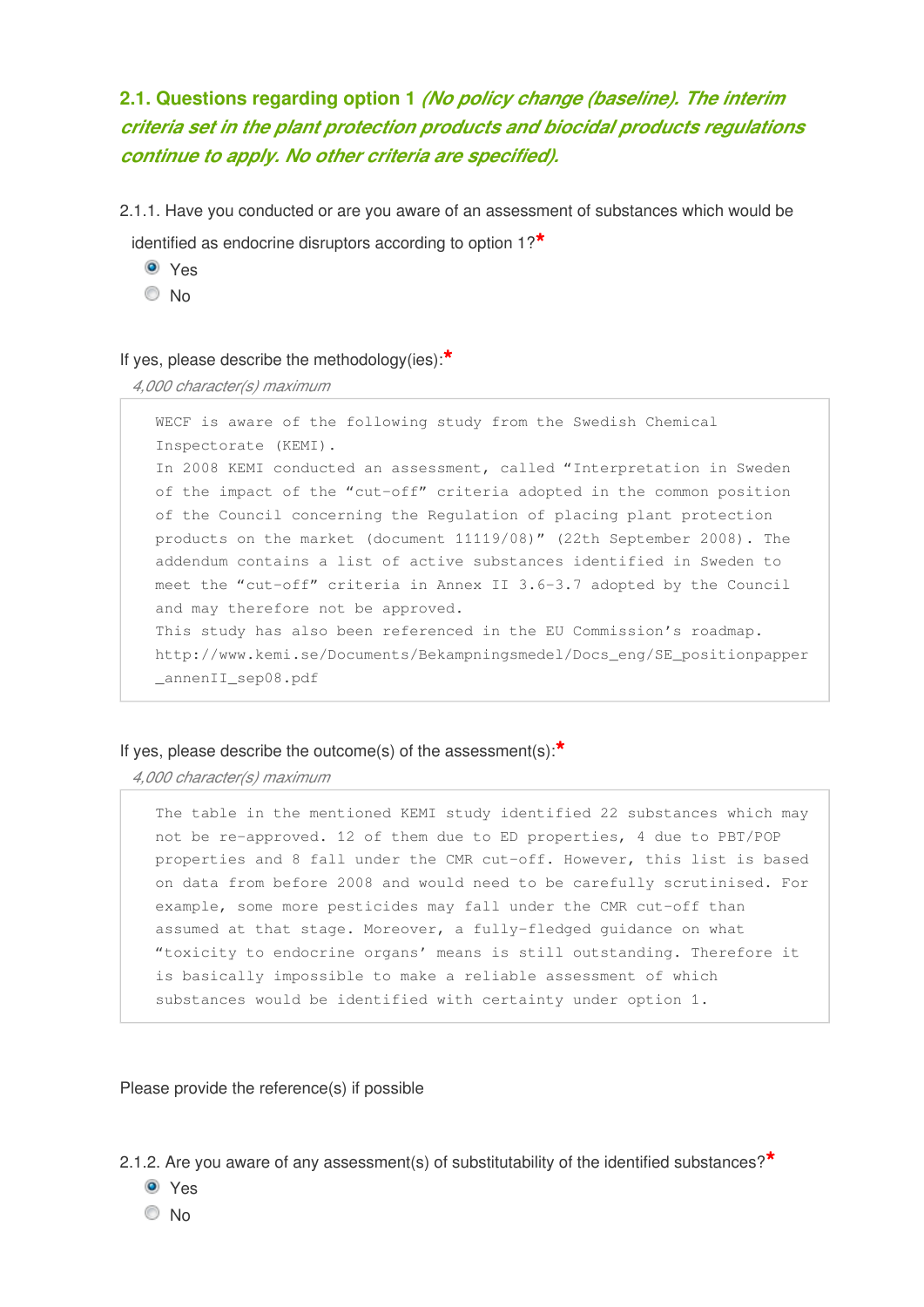If yes, please describe the methodology(ies):**\***

*4,000 character(s) maximum* 

Many best practise examples and studies show that successful farming without or with less harmful pesticides is doable. We trust on the ability of the Commissions consultants to compile the vast literature on farming with non- and less chemical alternatives. PAN Europe scrutinized the most discussed endocrine disrupting pesticides, like Abamectin, Amitrole, Ioxynyl, Mancozeb, Myclobutanil and other azoles. See PAN EU Report: Reducing pesticide use across the EU, 2013 http://www.pan-europe.info/Resources/Reports/PANE%20-%202013%20-%20Reduc ing%20pesticide%20use%20across%20the%20EU.pdf

#### If yes, please describe the outcome(s) of the assessment(s):**\***

*4,000 character(s) maximum* 

see above

Please provide the reference(s) if possible

2.1.3. Are you aware of any assessment(s) of the socio-economic impact if the identified

substances were regulated without further risk assessment?**\***

- Yes
- © No

#### If yes, please describe the methodology(ies):**\***

*4,000 character(s) maximum* 

Many studies show that farming without or with less hazardous pesticides is successful. However, independent (not issued and paid by industry) assessment of the socio-economic cost taking EDC containing pesticides and biocides from the market, compared to the current state of regulation is still missing. Socio-economic assessment has to include not only economic aspects or focus on the potential losses for single companies, but also public health aspects, biodiversity and cost for health care and compensation, only to name a few. Examples show that these costs can be tremendous, like the case of DBCP (see Late lessons from early warnings, European Environment Agency, p. 203ff)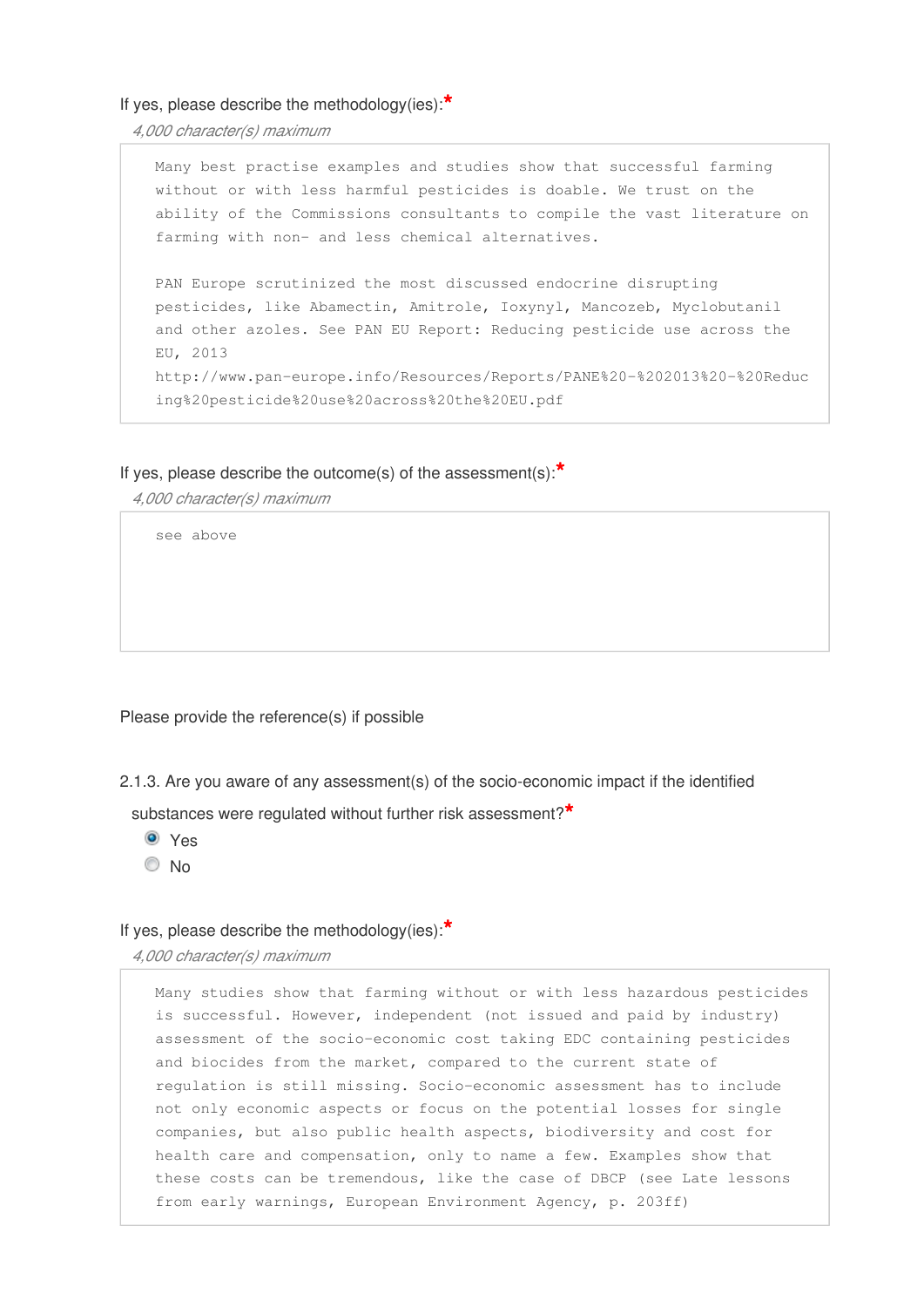#### If yes, please describe the the outcome(s) of the assessment(s):**\***

*4,000 character(s) maximum* 

see above

#### Please provide the reference(s) if possible

### 2.1.4. Please, provide us with any other comments you may have regarding option 1: *4,000 character(s) maximum*

WECF does not support option 1. This option prevents the EU setting comprehensive criteria for the identification of all endocrine disrupting chemicals (EDCs), in line with the specific nature, diversity and range of EDCs compared to other toxic categories. To protect human health and the environment, all EDCs need to be identified and regulated. Not only for the use in pesticides and biocides, but also for the use in all consumer products, which is regulated in e.g. the cosmetics directive, toys safety directive, textile regulation and many others. 58 per cent of all EDCs on the TEDX List are not used in pesticides and biocides. Therefore, applying option 1, means no sufficient protection from exposure to EDCs. Option 1 is based on current interim criteria addressing only EDCs having carcinogenic and reprotoxic toxicity, not in line with recent research outcomes and has a too narrow scope misregarding potential effects of EDCs like epigenetics for example, as well as certain patterns of EDCs including low-dose effects, non-monotonic dose-responses, transgenerational effects, etc. They overlook all other EDCs affecting e.g. the metabolism and the thyroid system. They are not based on the state of the art of scientific evidence.

### **2.2. Questions regarding option 2** *(WHO/IPCS definition to identify endocrine disruptors (hazard identification)*

- 2.2.1. Have you conducted or are you aware of an assessment of substances which would be identified as endocrine disruptors according to option 2?**\***
	- Yes
	- © No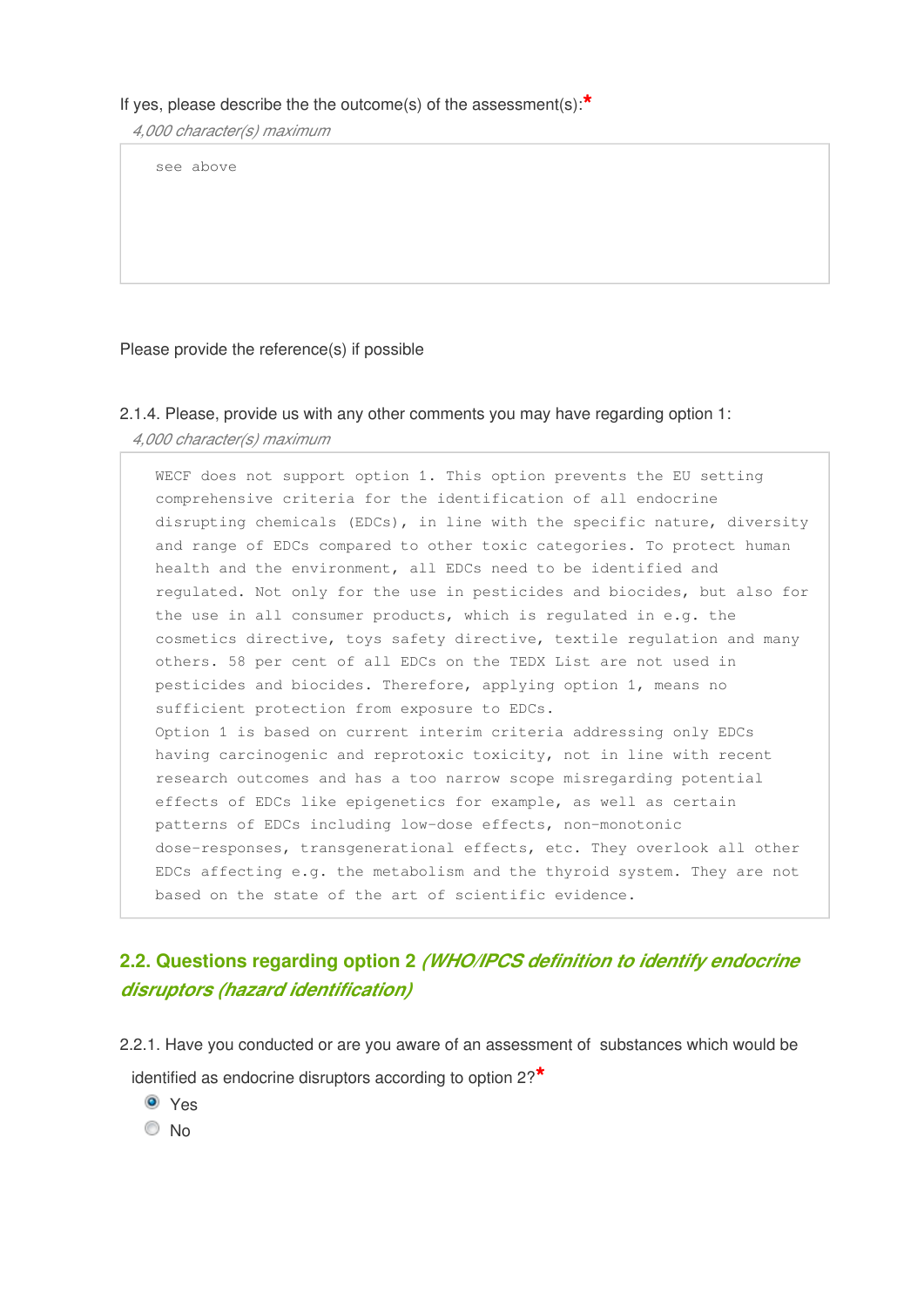#### If yes, please describe the the methodology(ies):**\***

*4,000 character(s) maximum* 

TEDX, The Endocrine Disruption Exchange, developed in 2009 the Critical Windows of Development (CWD) website tool that identifies primary scientific literature on physiological effects in laboratory animals exposed (in vivo) to low concentrations of EDCs prenatally or during early postnatal development. To date, the following chemicals have been entered into the CWD: bisphenol A, phthalates, dioxin (TCDD), chlorpyrifos, perfluorooctanoic acid (PFOA), and perfluorooctanesulfonic acid (PFOS). The results of the complete literature search entered into a database, available on the TEDX website.

PAN Europe evaluated all science available on endocrine disrupting pesticides, the regulatory dossiers of endocrine disrupting pesticides and peer-reviewed scientific literature, in total >800 documents and reports.

The ChemSec SIN List includes endocrine disruptors. Ist methodology involved rigorous literature reviews, and had a build in 'conservative' bias, hence only those chemicals where the evidence is sufficiently strong are featured in this list. http://www.chemsec.org/images/stories/2014/Full\_SIN\_Methodology\_October\_ 2014.pdf

If yes, please describe the outcome(s) of the assessment(s):**\***

*4,000 character(s) maximum* 

see above

Please provide the reference(s) if possible:

2.2.2. Are you aware of any assessment(s) of substitutability of the identified substances?**\***

- **O** Yes
- © No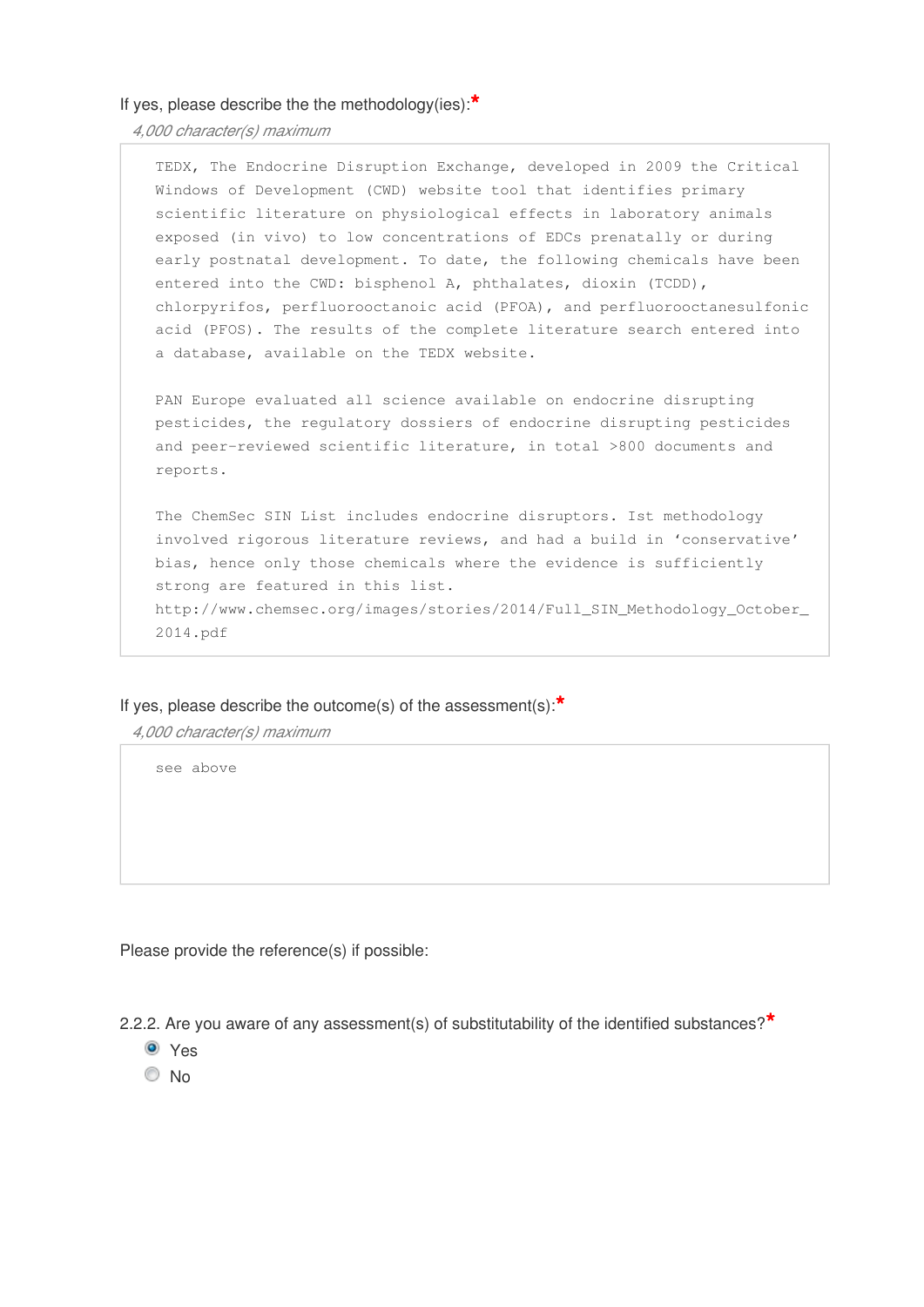### If yes, please describe the the methodology(ies):**\***

*4,000 character(s) maximum* 

see 2.1.2.

### If yes, please describe the outcome(s) of the assessment(s):**\***

*4,000 character(s) maximum* 

see above

Please provide the reference(s) if possible:

2.2.3. Are you aware of any assessment(s) of the socio-economic impact if the identified

substances were regulated without further risk assessment?**\***

- <sup>O</sup> Yes
- <sup>O</sup>No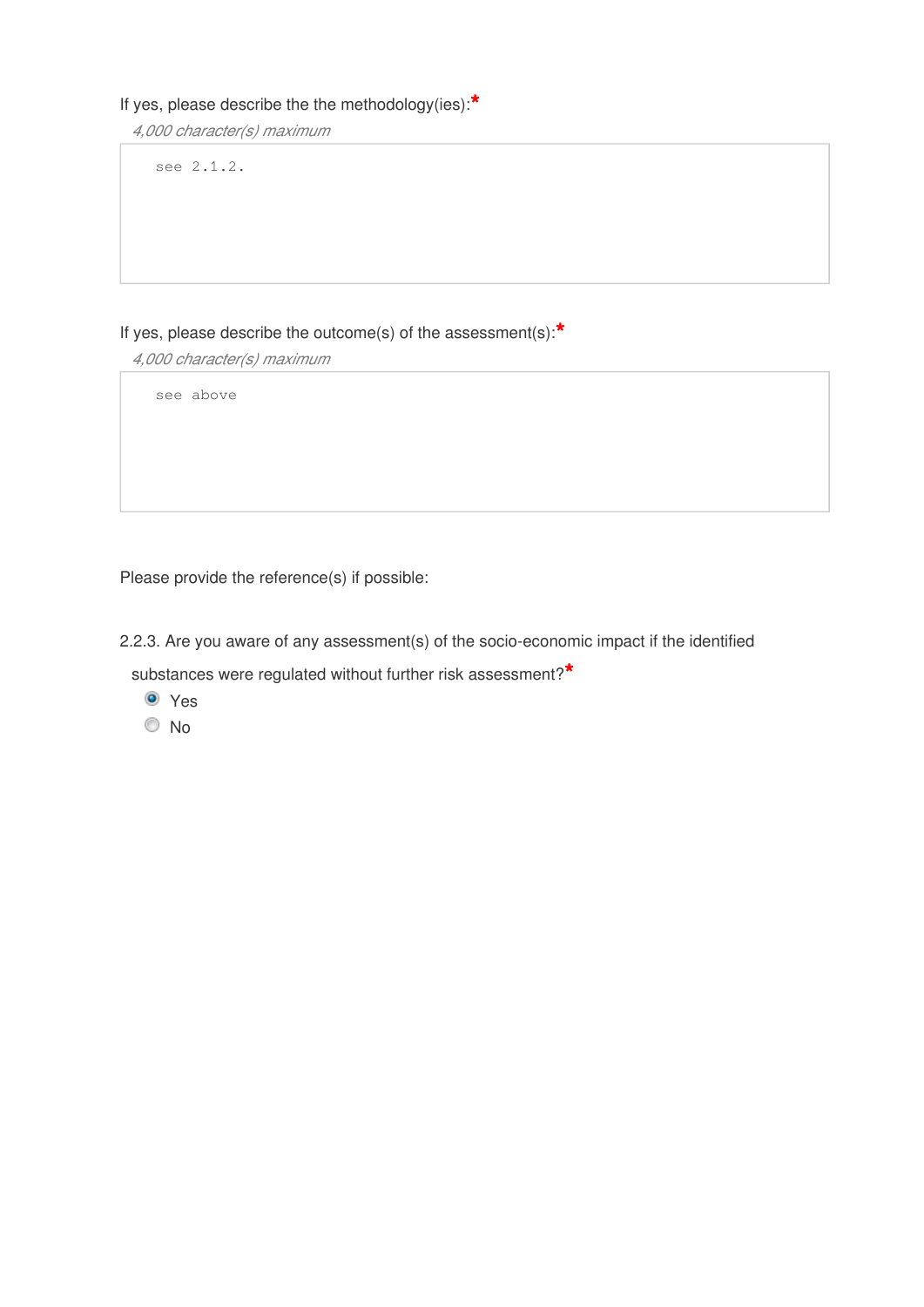#### If yes, please describe the the methodology(ies):**\***

*4,000 character(s) maximum* 

see note under 2.1.3.

We would like to highlight again, that assessments done by the pesticide industry, related industry associations, and countries with large chemical and pesticide industry often do not or rarely reflect the benefits of reducing pesticides use, and overestimate the benefits of pesticide and/or chemicals use, as well as replacing them by non-chemical and non-toxic alternatives. WECF is aware of studies showing the socio-economic benefits of regulating EDCs, pesticides and other hazardous chemicals. Some examples: - The cost of inaction – A socioeconomic analysis of costs linked to effects of endocrine disrupting substances on male reproductive health, Nordic Council report, November 2014, http://norden.diva-portal.org/smash/get/diva2:763442/FULLTEXT04.pdf - Health costs in the EU - How much is related to EDCs, Health and Environment Alliance (HEAL), June 2014, http://www.env-health.org/IMG/pdf/18062014\_final\_health\_costs\_in\_the\_eur opean\_union\_how\_much\_is\_realted\_to\_edcs.pdf - Cost of Inaction on the Sound Management of Chemicals, United Nations Environment Programme, 2013, http://www.unep.org/chemicalsandwaste/UNEPsWork/Mainstreaming/CostsofIna ctionInitiative/tabid/56397/Default.aspx - L. Trasande: Further Limiting Bisphenol A in Food Uses Could Provide Health and Economic Benefits, Health Affairs; January 2014, http://content.healthaffairs.org/content/early/2014/01/16/hlthaff.2013.0 686.abstract?sid=a35dbd53-44fe-4cbf-9ca4-147f0c58826f

Finally, to perform "socio-economic" impacts assessment would mean emphasizing in the scope of such assessments many different factors, including mid-term and long-term positive and negative consequences of regulation of hazardous chemicals: the very complexity of assessing and expressing in figures elements of different nature like (non exhaustive): jobs gains and losses linked to the regulation, impact on the innovation i.e. development of less toxic alternatives, costs/gains related to the absence and/or necessity to dispose of generated toxic waste, polluter pays principle implementation to affect the costs to the adequate and stakeholder most responsible of the generation of toxics, etc. The report Global Chemical Outlook released by UNEP in 2012 gives an overview of the variety of aspects which need to be covered when assessing socio-economic impact as well as global impact. We recommend that their approach is adequately taken into account in the next steps of the Commission's work and activities.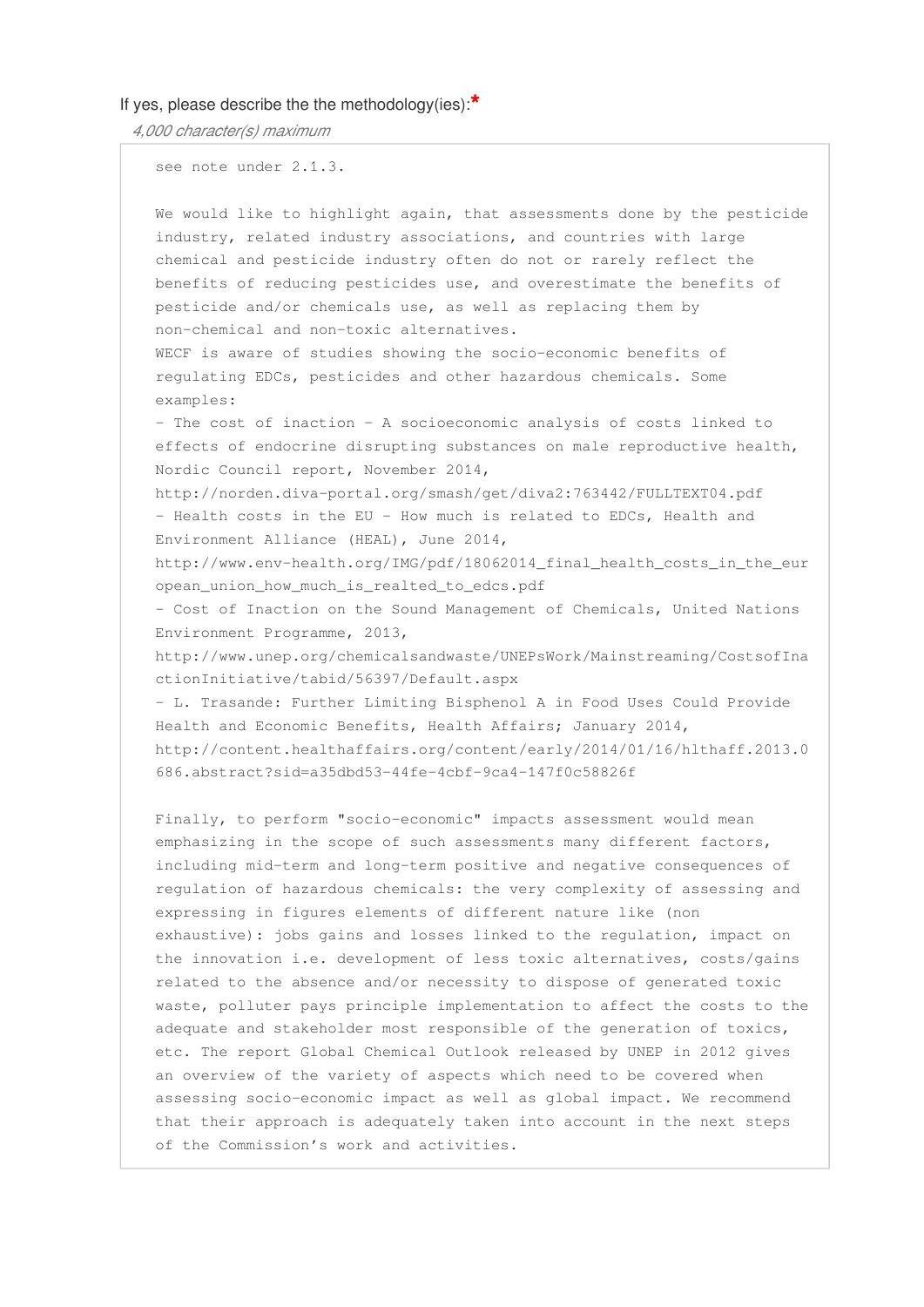### If yes, please describe the outcome(s) of the assessment(s):**\***

*4,000 character(s) maximum* 

see above

Please provide the reference(s) if possible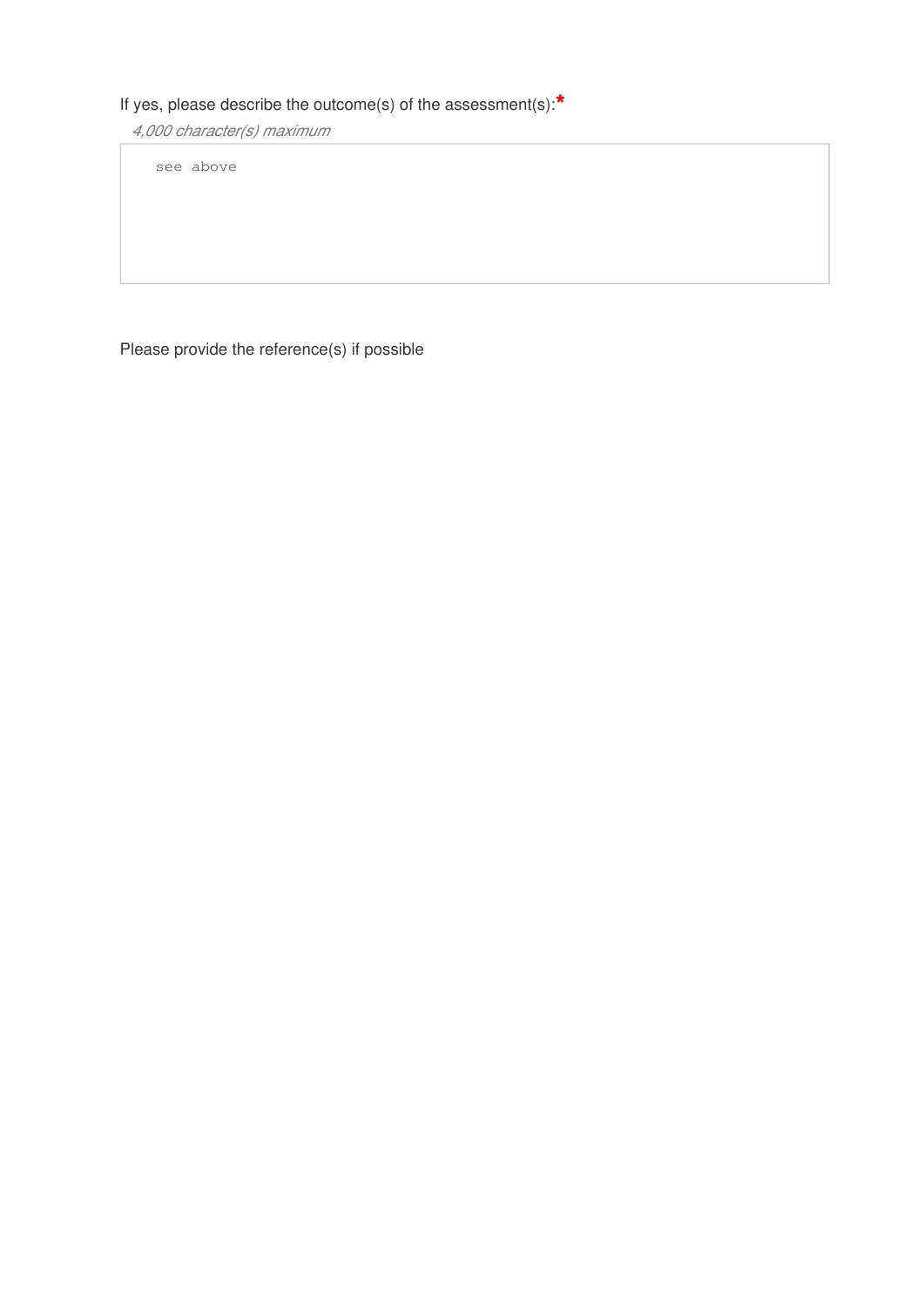#### 2.2.4. Please, provide us with any other comments you may have regarding option 2.

*4,000 character(s) maximum* 

For WECF option 2 is unacceptable. It drops the second part of the WHO/IPCS definition "a potential endocrine disruptor is an exogenous substance or mixture that possesses properties that might be expected to lead to endocrine disruption in an intact organism, or its progeny, or (sub) populations". It would only refer to the first part. However, the PPR and BP Regulations require that "substances having endocrine disrupting properties which may cause adverse effects will not be approved for the respective use". The legal text introduces specifically precaution by saying "may cause adverse effects". Both regulations aim to ban both endocrine disruptors and potential endocrine disruptors because they recognize that in both cases these chemicals are a threat to human health and wildlife (also concluded in the WHO report "State of the science of endocrine disrupting chemicals" 2012). The regulation must enable a distinction between definite and potential disruptors. All potential ones should be tracked until more evidence can confirm or eliminate their "potential" status.

The limited availability of validated test methods used to identify EDCs at present, and the lack of government approved scientific tools results in a very limited number of EDCs being identified as such. This would lead to a high number of unregulated endocrine disrupting substances, because they would not be covered by any regulation. WECF does not wish the inclusion in the definition of the elements "secondary consequences of toxic effects" as well as "specific endocrine-mediated mode of action". The notion of "secondary consequences of toxic effects" excludes from the scope of the definition those compounds which are a secondary consequences of toxic effects. This could result in certain compounds being regulated under legal regimes of other categories, despite their endocrine effects, and therefore not according to the adequate application of endocrinology: why the same effect should be treated differently if it is a secondary or primary effect?

Secondly, step e) iv) of option 2 seems inadequate, since including identifying mode of action is only one element in the identification of EDCs, which may already delay the identification itself, due to the complexity of the issue - i.e. when one effect is obvious but when no mode of action can be determined. Making the differentiation of "specific endocrine-mediated mode of action " from "non-specific secondary consequences of other toxic effects" one step of the identification procedure would mean long delays in the implementation of the regulation of EDCs, incompatible with the urgency and necessity to regulate this category of toxic compounds, recognized widely by the scientific community as well as EU institutions and its member states.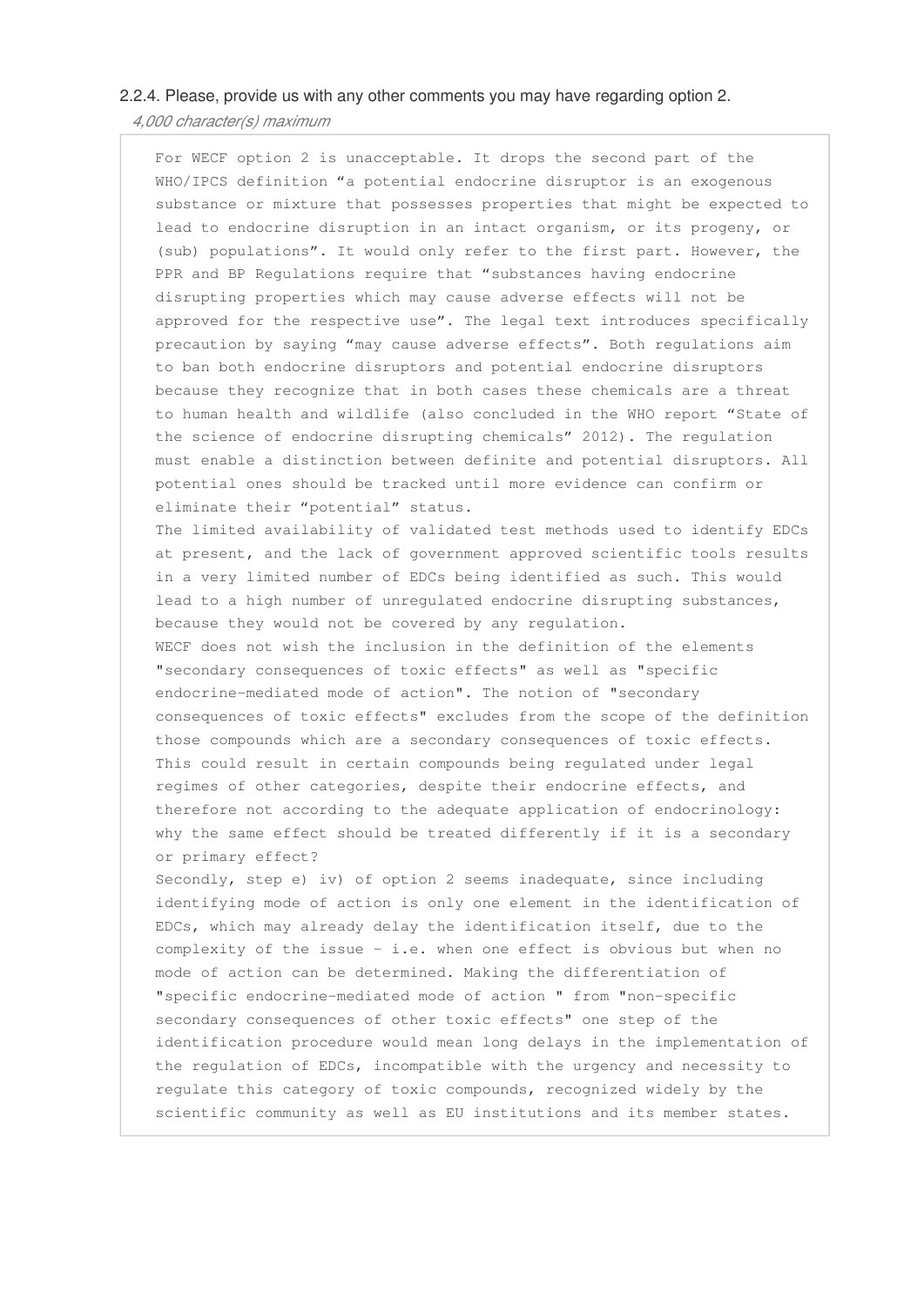## **2.3. Questions regarding option 3** *(WHO/IPCS definition to identify endocrine disruptors and introduction of additional categories based on the different strength of evidence for fulfilling the WHO/IPCS definition)*

- 2.3.1. Have you conducted or are you aware of an assessment of substances which, in addition to those identified according to option 2, would be identified as suspected endocrine disruptors
	- or endocrine active substances (Categories II or III) according to option 3?**\***
		- **O** Yes
		- <sup>O</sup>No

#### If yes, please describe the the methodology(ies):**\***

*4,000 character(s) maximum* 

WECF is aware of the TEDX list of potential endocrine disruptors. Full description of methodology can be found at http://endocrinedisruption.org/endocrine-disruption/tedx-list-of-potenti al-endocrine-disruptors/overview The ChemSec SIN List (see 2.2.1) Under the EU Community Strategy on EDCs the Commission services developed a priority list of substances to be investigated further for their possible endocrine disrupting properties. An overview of this work can still be downloaded here: http://ec.europa.eu/environment/chemicals/endocrine/strategy/substances\_ en.htm Outcome: The TEDX list of potential endocrine disruptors has nearly 1000 potential endocrine disruptors. The ChemSec SIN (Subtitute It Now) List includes a certain number of endocrine disruptors identified according to the REACH category. There is now a need to take forward this work with EDC criteria that include a more rigorous 1, 2, and 3 category. Adopting such an approach with 3 categories, would provide an important incentive for further information to be brought forward to inform regulatory decision making. On "secondary consequences of toxic effects": WECF does not wish the inclusion in the definition of the elements "secondary consequences of toxic effects" as well as "specific endocrine-mediated mode of action". The notion of "secondary consequences of toxic effects" excludes from the scope of the definition those compounds which are a secondary consequences of toxic effects. This could result in certain compounds being regulated under legal regimes of other categories, despite their endocrine effects, and therefore not according to the adequate application of endocrinology: why the same effect should be treated differently if it is a secondary or primary effect? On "specific or non-specific mode of action" : step e) iv) of option 2 seems inadequate, since including identifying mode of action is only one element in the identification of EDCs, which may already delay the identification itself, due to the complexity of the issue - i.e. when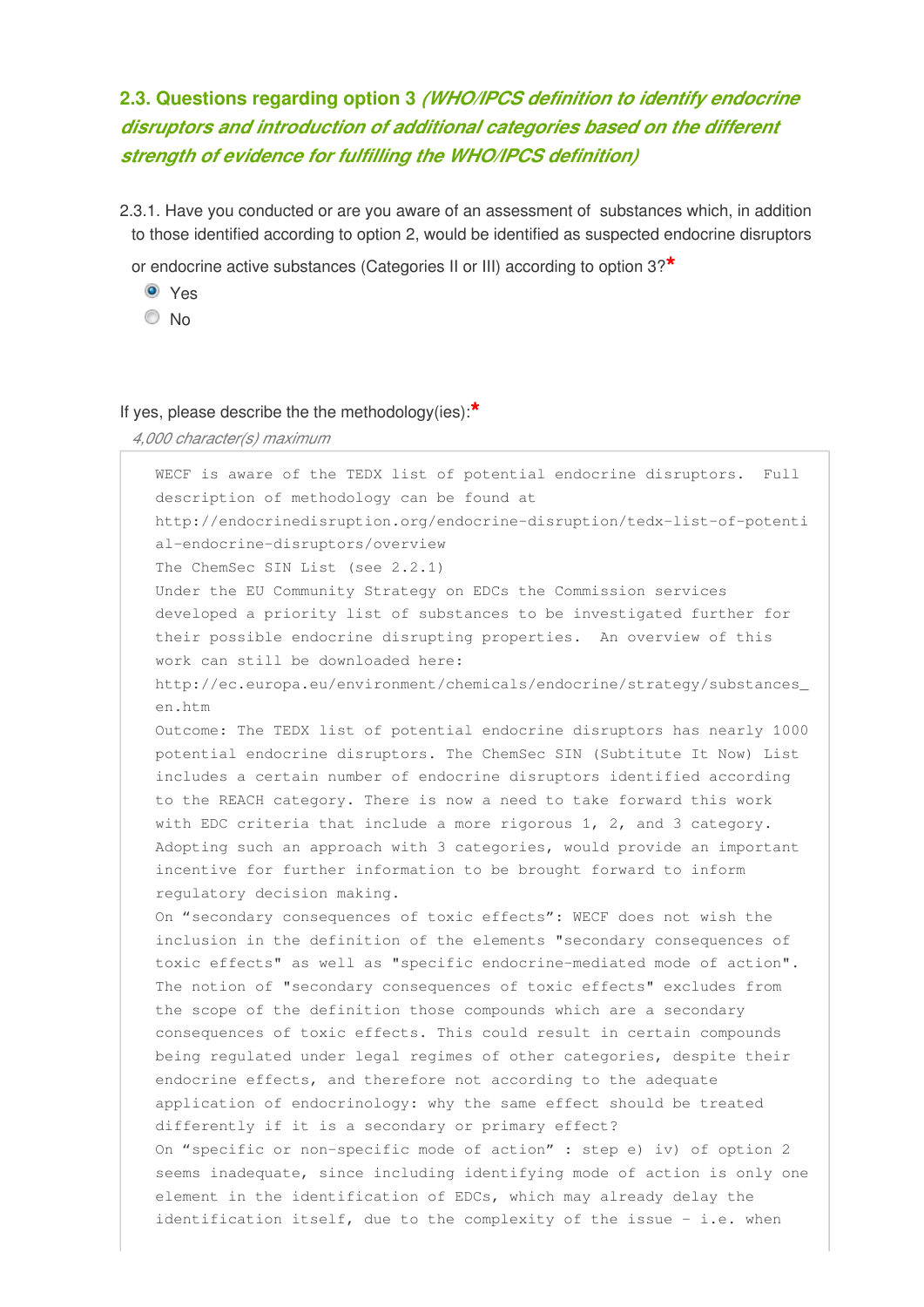one effect is obvious but when no mode of action can be determined. Making the differentiation of "specific endocrine-mediated mode of action " from "non-specific secondary consequences of other toxic effects" one step of the identification procedure would mean long delays in the implementation of the regulation of EDCs, incompatible with the urgency and necessity to regulate this category of toxic compounds, recognized widely by the scientific community as well as EU institutions and its member states. Option 3 also includes two elements, which we see as highly critical: human relevance and that the effects should occur in the absence of other toxic effects. These two elements are difficult to apply and have opened the door for misinterpretation. The legal text of the PPPR and BPR does not require such elements. Moreover, it is legitimate to question these two criteria. On "human relevance" : Regarding the criterion of "human relevance", WECF recommends the chapter "Experimental animal studies" of Legally poisoned (2011) by Carl F. Cranor. This chapter points out several elements like the commonality of biological function across species, or the fact that IARC (International Agency for Research on Cancer), regarding carcinogenicity – a field where extensive research has been performed and which is more advanced that endocrine disruptors regarding regulation - points out that "animal studies generally provide the best means of assessing particular risks to humans". As well, Carl F. Cranor mentions a study by J.L. Schardein and K.A. Keller comparing the concordance of fifty-one human developmental toxicants and animal data for the same substances, which concludes that on the 165 substances reviewed, "the match to the human was rat 98 percent, mouse 91%, hamster 85 percent, monkey 82 percent, rabbit 77 percent". The authors conclude on good predictive value in animal studies for humans.

#### If yes, please describe the outcome(s) of the assessment(s):**\***

*4,000 character(s) maximum* 

see above

Please provide the reference(s) if possible:

2.3.2. Are you aware of any assessment(s) of substitutability of the identified substances?**\***

- Yes
- <sup>O</sup>No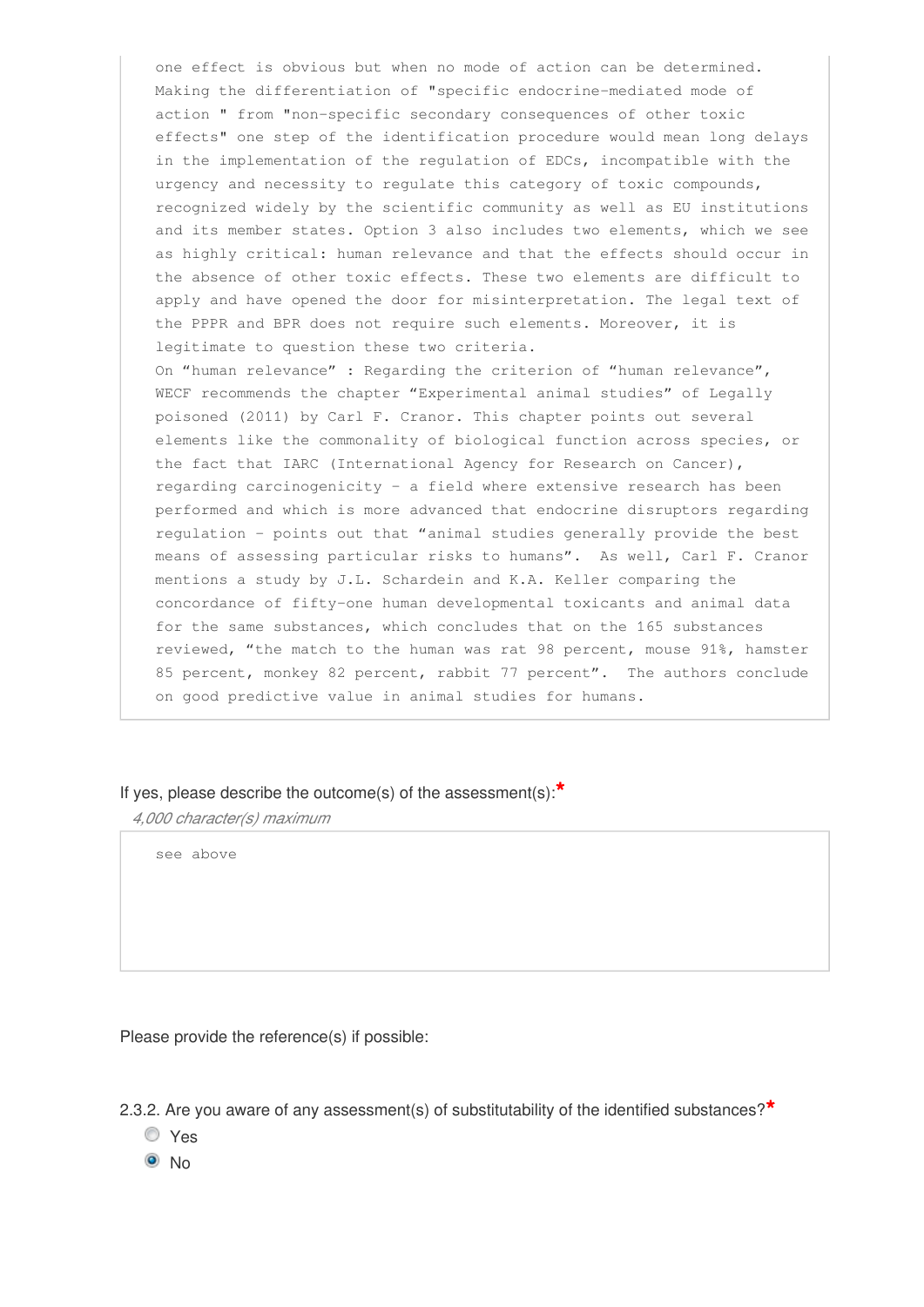2.3.3.Are you aware of any assessment(s) of the socio-economic impact if the identified

substances were regulated without further risk assessment?**\***

- Yes
- $\odot$  No

Please, provide us with any other comments you may have regarding option 3.

*4,000 character(s) maximum* 

Of all four options provided by the EU Commission, WECF thinks that option 3 is the best. We welcome the addition of three categories (confirmed, suspected, and potential EDC). This provides transparent, comprehensive and crosscutting system, reflecting the different levels of evidence available depending on the data situation. Such a system will steer further research to fill knowledge gaps, and motivate industry to substitute or phase out EDCs. It will capture a wide range of substances, and therefore increase the level of protection for human health and the environment. It is coherent with other approaches to classify chemicals and can be applied in different regulations and laws. However, applying such a system is only effective if the bar of proof is not too high and the criteria for assessing endocrine effects are applied in a strictly scientific way. As in option 2 it is crucial to implement the legal text, which says "may cause adverse effects". Ignoring this element, means undermining the democratic system, and is not acceptable at all. Implementation of this phrase means that it is sufficient to demonstrate a plausible link between the likely adverse effects or predictors of adverse effects and an endocrine mode of action. The first two categories should be used for regulation, whereas category

I should be treated equally as category II until it is clear if these substances fall in category I or III. Category III should keep the name "potential EDs" instead of "endocrine active compounds".

### **2.4. Questions regarding option 4** *(WHO/IPCS definition to identify endocrine disruptors and inclusion of potency as element of hazard characterisation (hazard identification and characterisation)*

2.4.1. Have you conducted or are you aware of an assessment of substances which would be identified as endocrine disruptors according to option 4?**\***

- Yes
- © No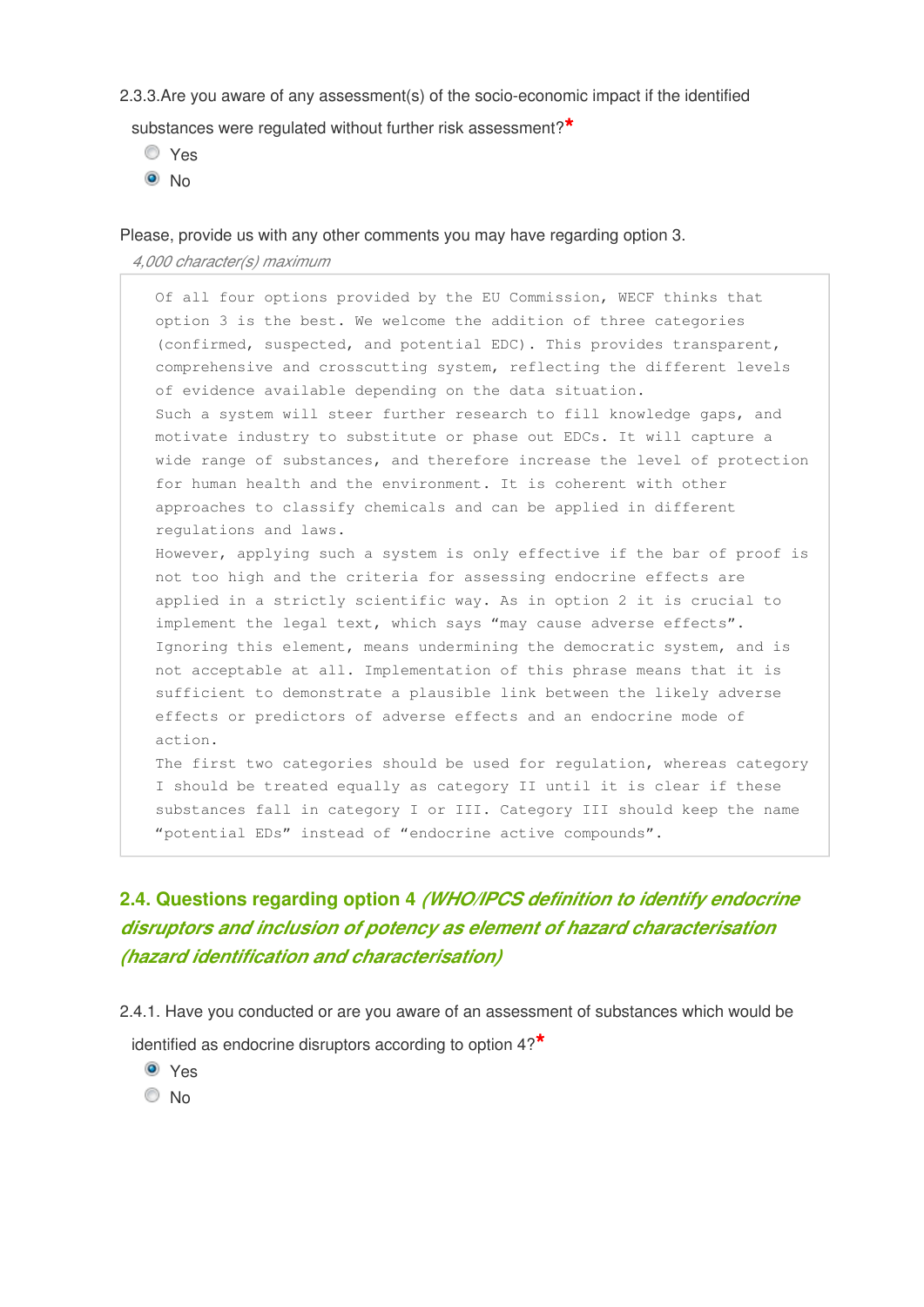If yes, please describe the methodology(ies), including the potency thresholds that applied:**\***

*4,000 character(s) maximum* 

The Danish EPA report "Establishment of Criteria for Endocrine Disruptors and Options for Regulation" of 17th May 2011 (J.nr. MST-621-00011) evaluated the consequences of using a potency cut off as suggested in the German Federal Institute for Risk Assessment (BfR) and the UK's Chemicals Regulation Directorate (CRD) Joint Position Paper entitled "Regulatory Definition of an Endocrine Disrupter in Relation to Potential Threat to Human Health". This Danish analysis suggested that relatively few EDCs would be considered EDCs for regulatory purposes if the proposed potency cut off was used.

CHEM Trust considers that implementing criteria with a potency cut off would make a mockery of the science, as it mixes science with policy rather than judging substances solely on the basis of the science as to whether or not they have ED properties that may cause adverse effects. It also leaves the public unprotected because even weakly potent EDCs may act together to cause effects in the population at large. Please also see this joint CHEM Trust and HEAL briefing: http://www.chemtrust.org.uk/wp-content/uploads/Criteria-Briefing-CTHEAL-FINAL.pdf

If yes, please describe the outcome(s) of the assessment(s):**\***

*4,000 character(s) maximum* 

see above

Please provide the reference(s) if possible:

2.4.2. Are you aware of any assessment(s) of substitutability of the identified substances?**\***

- Yes
- $\odot$  No

2.4.3. Are you aware of any assessment(s) of the socio-economic impact if the identified

substances were regulated without further risk assessment?**\***

- Yes
- $\odot$  No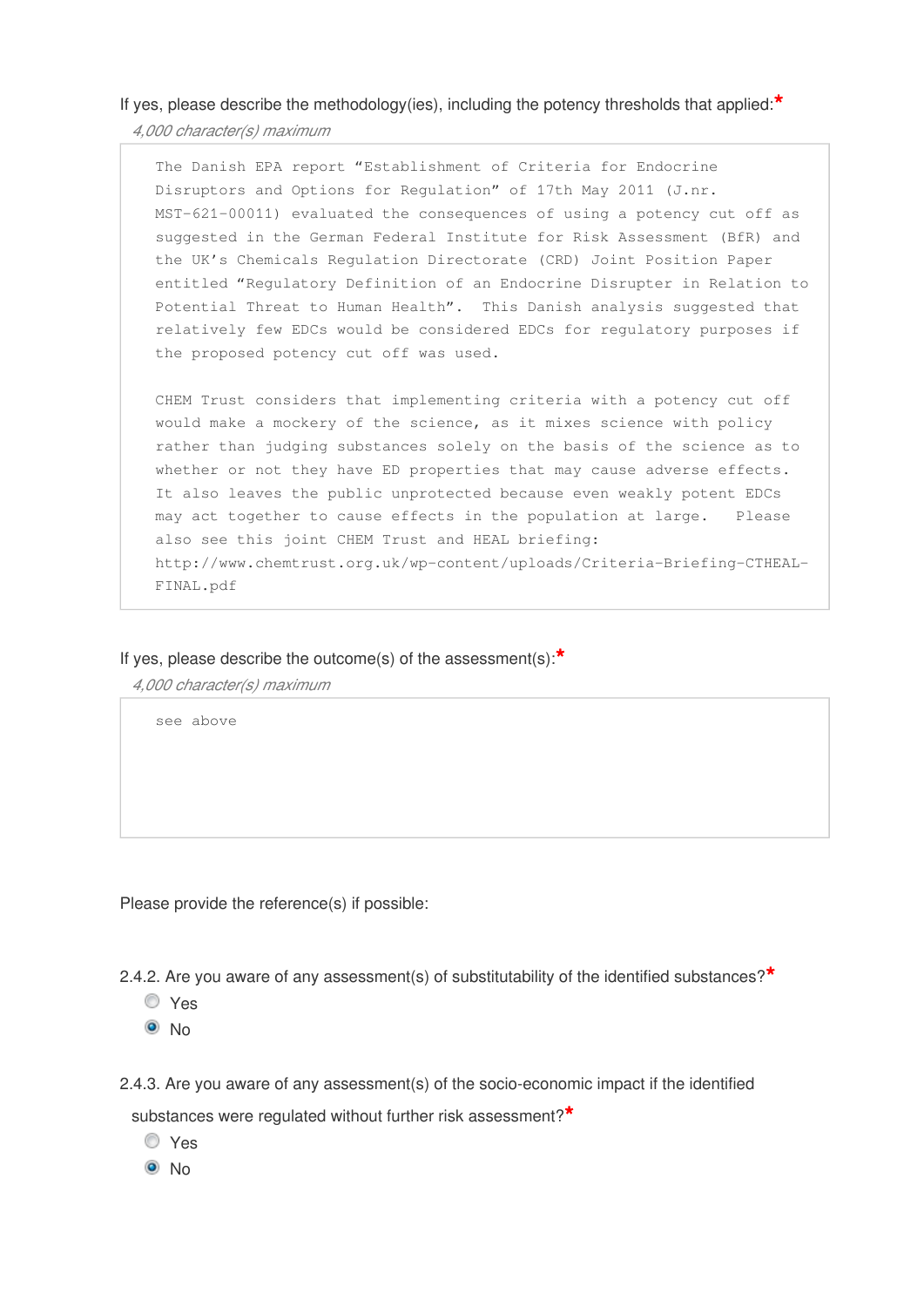#### 2.4.4. Please, provide us with any other comments you may have regarding option 4.

*4,000 character(s) maximum* 

WECF supports CHEM Trust opinion not to support option 4. Potency can be used among other elements to prioritise and decide which chemicals to tackle first, but there should be no role for consideration of potency in the identification step of an endocrine disrupter. Therefore, CHEM Trust strongly advises the Commission against a potency-based cut-off value as part of the decision criteria for ED identification. A potency cut-off is difficult to justify and is not based on science (for example, the STOT RE values were set arbitrarily). It should also be kept in mind that potency is not a simple thing to measure, such as a boiling point. Potency is dependent on a) the type of test system and which effect is being monitored, b) the organism/species used in the test system; and c) the observed life-stage (pregnancy, late life). That means the timing of exposure can be more decisive for the adverse impact, rather than its potency in any one particular study. Comparing relative potencies of chemicals can be very misleading. Studies have shown that BPA is a very weak estrogen in some test systems, but it is reported to be equipotent with oestradiol (E2) with respect to the induction of insulin in mice (see Paloma Alonso-Magdalena, Sumiko Morimoto, Cristina Ripoll, Esther Fuentes, and Angel Nadal: The Estrogenic Effect of Bisphenol A Disrupts Pancreatic β-Cell Function In Vivo and Induces Insulin Resistance, Environ Health Perspect 114:106–112 (2006). doi:10.1289/ehp.8451 available via http://dx.doi.org/). This illustrates that a cut-off (or filter) at a certain potency level will always be arbitrary and may overlook harmful EDs because of the limited range of tests that are necessarily carried out.

There are other reasons which argue against identifying only highly potent EDs as ED, among them the following:

• Regulating only highly potent EDs could lead weakly potent EDs unaddressed even when exposure in the general population is very high.

Moreover, given that many weak EDs can act together (combination effects), an approach to regulate only a few highly potent ones is likely to be unprotective of the public at large. The general population is exposed to many substances from many different sources such as food, water and indoor air, which makes up a cocktail of exposure.

In addition, it should be noted that the current identification of CMRs is not based on potency, and there are no grounds for taking an approach for identifying EDCs which is not consistent with this. Similarly, there is no potency element in the WHO/IPCS definition of EDCs.

### 3. Options for approaches to regulatory decision making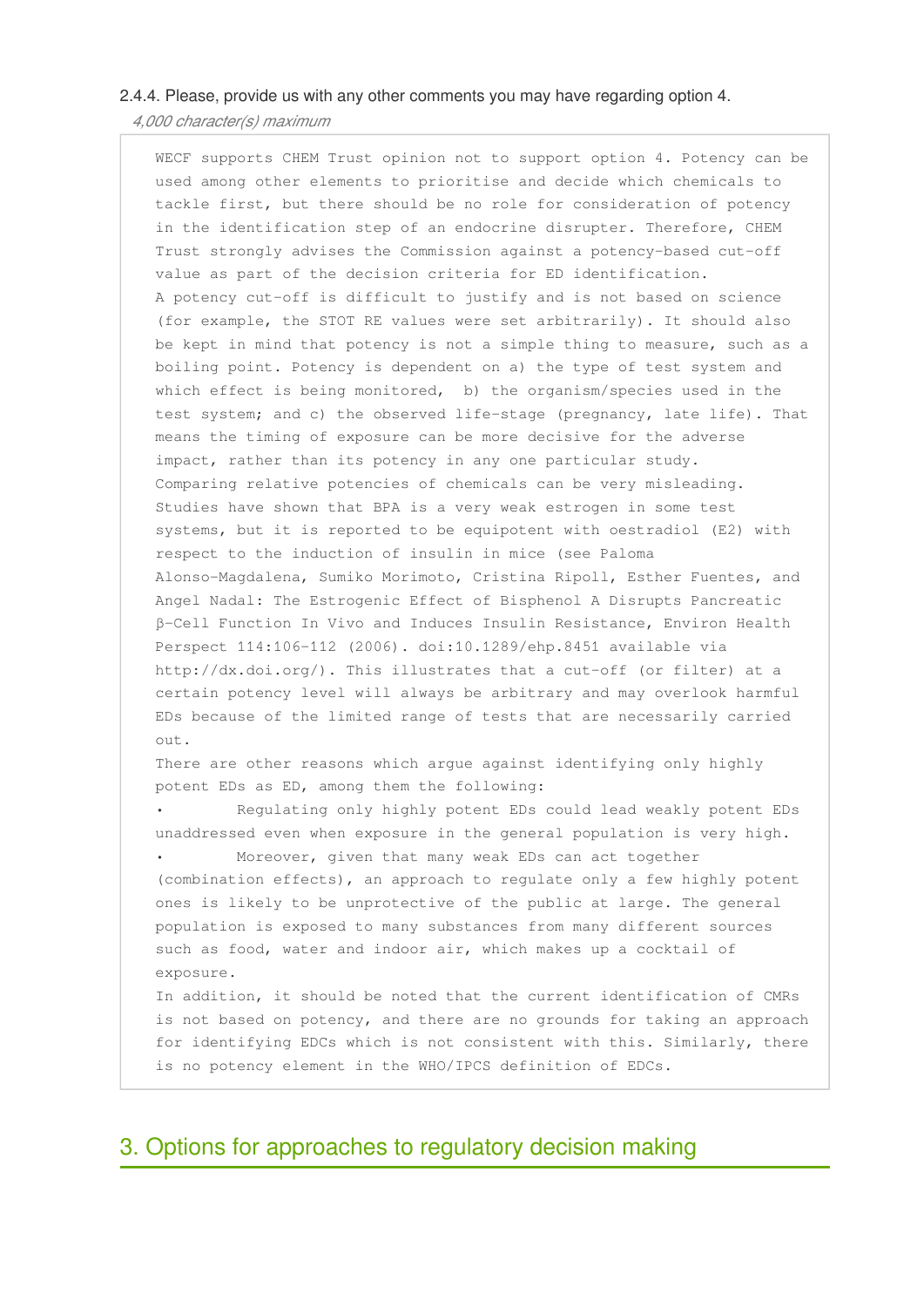The roadmap defines 3 different options for approaches to regulatory decision making. Option A (no changes of the existing provisions in BPR and PPPR), Option B (introduction of further elements of risk assessment) where necessary and desirable to reduce potential socio-economic impacts, and Option C (introduction of further socio-economic considerations) where necessary and desirable to prevent adverse socio-economic impacts.

3.1. Have you conducted or are you aware of an assessment applying any of the 3 different options for regulatory approaches to decision making (option A-C) to substances identified as

endocrine disruptors by any of the options for defining criteria (option 1-4)?**\***

- Yes
- $\odot$  No
- 3.2. Have you conducted or are you aware of an assessment of the socio-economic impact of the 3 different options for regulatory approaches to decision making (option A-C) for substances

identified as endocrine disruptors by any of the options for defining criteria (option 1-4)?**\***

- Yes
- $\odot$  No

## 4. Other information

4.1. Please provide any other data or information that could help the Commission to conduct its impact assessment.

*4,000 character(s) maximum* 

WECF regrets that no room was provided to express concerns on the Commission's approaches if not related to "socio-economic" impacts understood in a very way. This questionnaire is not in a suitable format for getting input from the public or even from involved stakeholders, as the questions are of a highly technical nature and the framing of some questions results in impossibility to express certain key considerations. The consultation is clearly focused on gathering information on likely costs to producers of existing pesticides and biocides, and other categories of products rather than looking at the costs and benefits for society as a whole. The Commission should make a real effort to consult the public at large, whether regarding the format of the consultation or even the contents and period during which one can take part. The questionnaire is also too narrow and limits the consultation to just the biocides and pesticides perspective, rather than also including industrial chemicals used in products in the home. Given that the EU Commission's roadmap clearly illustrated the need for horizontal criteria to ensure consistent policy making across various pieces of EU legislation, this is inappropriate. The questions completely ignore the (health, environment and societal) benefits of reducing exposure to endocrine disrupters. There are likely to be significant differences under the options proposed. We hereby are